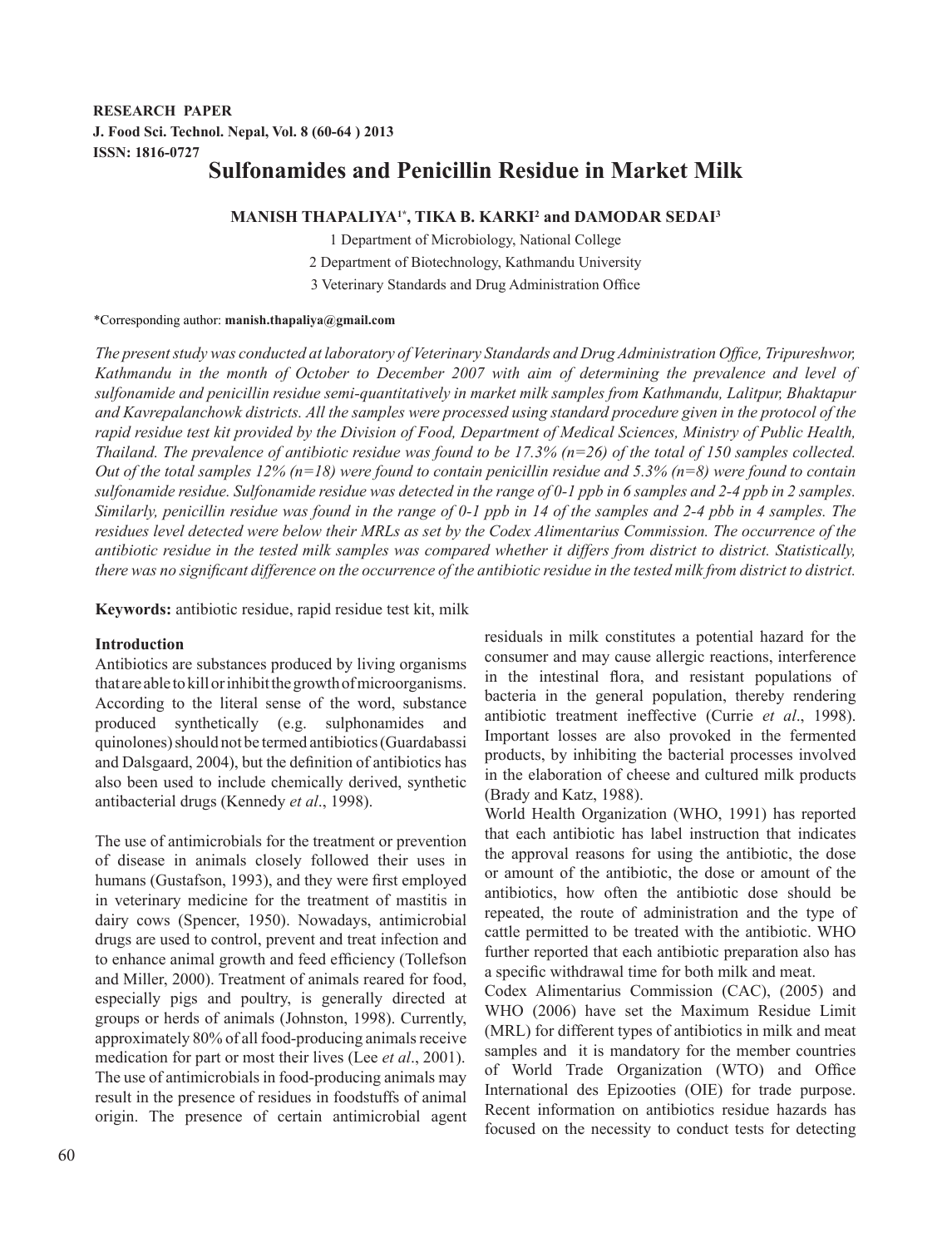#### **Thapaliya** *et al***.: J. Food Sci. Technol. Nepal, Vol. 8 (60-64 ), 2013**

the level of veterinary drug residue for food safety. In Nepal, most of the drugs are used without any restriction in such a huge amount and care of withdrawal period and assessment of antibiotic residue in meat and milk are not monitored properly by government and privet sectors (Sedai, 2007).

Many standard methods have been developed worldwide for antibiotic residue analysis. But use of very high-tech method to evaluate the residue in milk may be impractical in our context. Considering the above mentioned facts the present study investigates the prevalence rate of sulfonamides and penicillin groups of antibiotics in market milk and also quantifies the sulfonamides and penicillin groups of antibiotics drug residue semiquantitatively.

#### **Materials and Methods** *Sample collection*

The sample size (n) of the study was 150, which included 50 samples from Kathmandu, 50 samples from Lalitpur, 25 samples from Bhaktapur and 25 samples from Kavrepalanchowk. Sampling was done via random sampling method. Samples were collected at early morning. Milk collection was done in sterile Mecorney bottle. A milk sample of 450 mL was collected from each animal just after milking. The Mecorney bottle was then placed in icebox and brought to the laboratory of Veterinary Standards and Drug Administration Office (VSDAO) for testing.

# *Sample Processing*

The processing of the sample was done according to the protocol of the rapid residue test kit provided by the developer. Before performing the analysis, the milk samples were heated in water bath at 82±2ºC for 2 minutes to destroy heat-labile natural inhibitors and microorganisms contaminated in raw milk.

*Test for the presence or absence of drug residue* A sample containing 0.1mL of milk was added into the prepared tube then 0.1mL of UHT fresh milk and the provided negative control into another prepared tube for negative control. All the tubes were incubated for 2 hours 45 minutes in water bath at the temperature of  $64\pm2\degree C$ , keeping medium in the tube under water level, or were incubated until the colour of medium in negative control tube changed completely from purple to yellow. Then the colour changes of medium in sample tubes were observed.

## *Confirmation for the presence of penicillin groups*

Penicillinase enzyme (0.05mL) of was added into 2-3ml of positive milk sample and were mixed well together. Then, 0.1mL of mixture was added into test kit and were then incubated for 2 hours 45 minutes in water bath at the temperature of 64±2ºC, keeping medium in the tube under water level, or were incubated until the colour of medium in negative control tube changed completely from purple to yellow. Then the colour changed of medium in sample tubes was observed.

*Confirmation for the presence of sulfonamide groups* Para Amino Benzoic Acid (PABA) solution (7.5μl) of concentration1ppm was added into 1mL of positive milk sample and was mix well together. Then, 0.1mL of the mixture was transferred into test kit and and were then incubated for 2 hours 45 minutes in water bath at the temperature of 64±2ºC, keeping medium in the tube under water level, or were incubated until the colour of medium in negative control tube changed completely from purple to yellow. Then the colour changed of medium in sample tubes was observed.

# *Quantitative test for drug residue of Penicillin and Sulfonamide group .*

The quantity of Penicillin and Sulfonamide residues as indicated by the level of purple colour in medium were read in the range of 0-1, 1-2, 2-4, 4-8, 128-256 ppb by comparing it with standard chart.

# **Results and Discussion**

# *Standardization of test kit .*

The test kits used in this study was standardized using the standards of both sulfonamide and penicillin as provided by the producer along with the test kits. The standards which were used in the standardization process were of 1 ppb, 2 ppb, 4 ppb, 8 ppb, 16 ppb, 32 ppb and 64 ppb. The level of the purple colour obtained was measured using a vernier caliper and then was compared with the standard chart provided by the kit developers (Figure 1 and 2).



**Figure1. Standardization of test kit for sulfonamide**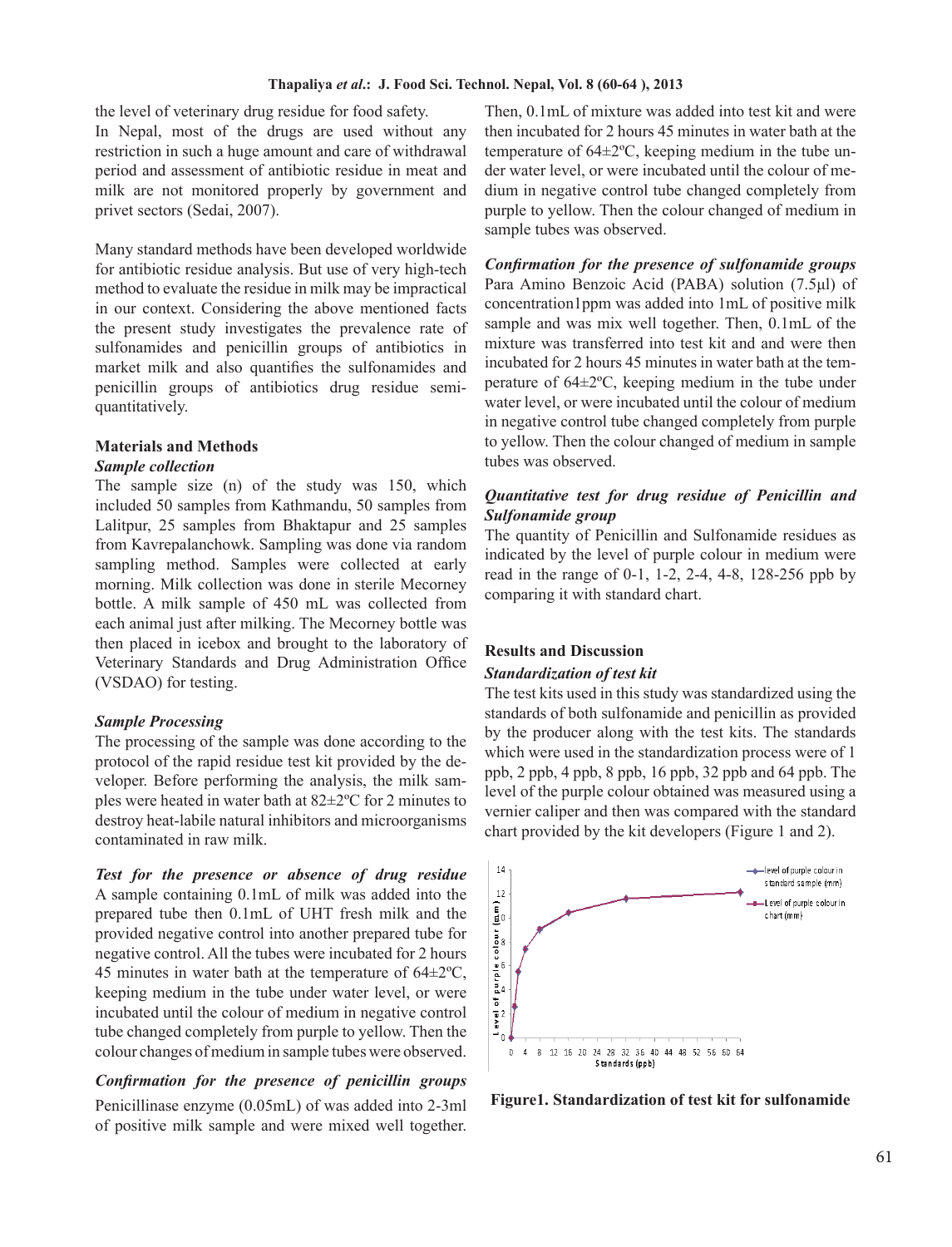

**Figure 2. Standardization of test kit for penicillin**

#### *Result of the samples*

Out of a total of 150 samples tested, 17.3% (n=26) samples were found to be positive for antimicrobial residue, whereas 83.7% (n=124) samples were found to be negative for antimicrobial residue (figure 3). Out of 26 positive samples, sulfonamide residue was detected in 8 (5.3%) of the samples and penicillin residue in 18 (12%) of the samples (Table 1). The prevalence of antibiotic residue in market milk during the study is similar to that of Seymour et al., (1988). But the data showed the higher prevalence of antibiotic residue than that in market milk of Kathmandu valley as reported by Sedhain, (2008) and bulk milk of Barbados and Jamaica Baynes *et al*. (1999).

| S.No           | <b>Sample Code</b> | Antibiotic detected | <b>Amount of residue</b><br>(ppb) | <b>Above/ Below MRL</b> |
|----------------|--------------------|---------------------|-----------------------------------|-------------------------|
| 1.             | KRM1               | Sulfonamide         | $0 - 1$                           | <b>Below</b>            |
| 2.             | KRM2               | Sulfonamide         | $0 - 1$                           | <b>Below</b>            |
| 3 <sub>1</sub> | KRM5               | Sulfonamide         | $0 - 1$                           | <b>Below</b>            |
| 4.             | KRM28              | Sulfonamide         | $2 - 4$                           | <b>Below</b>            |
| 5.             | LRM35              | Sulfonamide         | $2 - 4$                           | Below                   |
| 6.             | LRM43              | Sulfonamide         | $0 - 1$                           | <b>Below</b>            |
| 7.             | LRM44              | Sulfonamide         | $0 - 1$                           | <b>Below</b>            |
| 8.             | KpRM7              | Sulfonamide         | $0 - 1$                           | <b>Below</b>            |
| 9.             | KRM16              | Penicillin          | $0 - 1$                           | <b>Below</b>            |
| 10.            | KRM21              | Penicillin          | $2 - 4$                           | <b>Below</b>            |
| 11.            | KRM24              | Penicillin          | $0 - 1$                           | <b>Below</b>            |
| 12.            | KRM25              | Penicillin          | $0 - 1$                           | <b>Below</b>            |
| 13.            | KRM26              | Penicillin          | $2 - 4$                           | <b>Below</b>            |
| 14.            | KRM41              | Penicillin          | $0 - 1$                           | <b>Below</b>            |
| 15.            | KRM42              | Penicillin          | $0 - 1$                           | <b>Below</b>            |
| 16.            | KRM43              | Penicillin          | $0 - 1$                           | <b>Below</b>            |
| 17.            | LRM10              | Penicillin          | $2 - 4$                           | <b>Below</b>            |
| 18.            | LRM19              | Penicillin          | $0 - 1$                           | <b>Below</b>            |
| 19.            | LRM20              | Penicillin          | $0 - 1$                           | <b>Below</b>            |
| 20.            | LRM27              | Penicillin          | $0 - 1$                           | <b>Below</b>            |
| 21.            | LRM31              | Penicillin          | $2 - 4$                           | <b>Below</b>            |
| 22.            | KpRM14             | Penicillin          | $0 - 1$                           | <b>Below</b>            |
| 23.            | KpRM15             | Penicillin          | $0 - 1$                           | Below                   |
| 24.            | KpRM16             | Penicillin          | $0 - 1$                           | <b>Below</b>            |
| 25.            | <b>BRM24</b>       | Penicillin          | $0 - 1$                           | <b>Below</b>            |
| 26.            | BRM25              | Penicillin          | $0 - 1$                           | Below                   |

However the prevalence of antibiotic residue was lower than that found by Tovelentino *et al*. (2005) in four different brands of the Mexican pasteurized milk. Similarly, the prevalence was also lower as compared to the prevalence of the residue in the market milk of Kathmandu valley tested in peak rainy season when the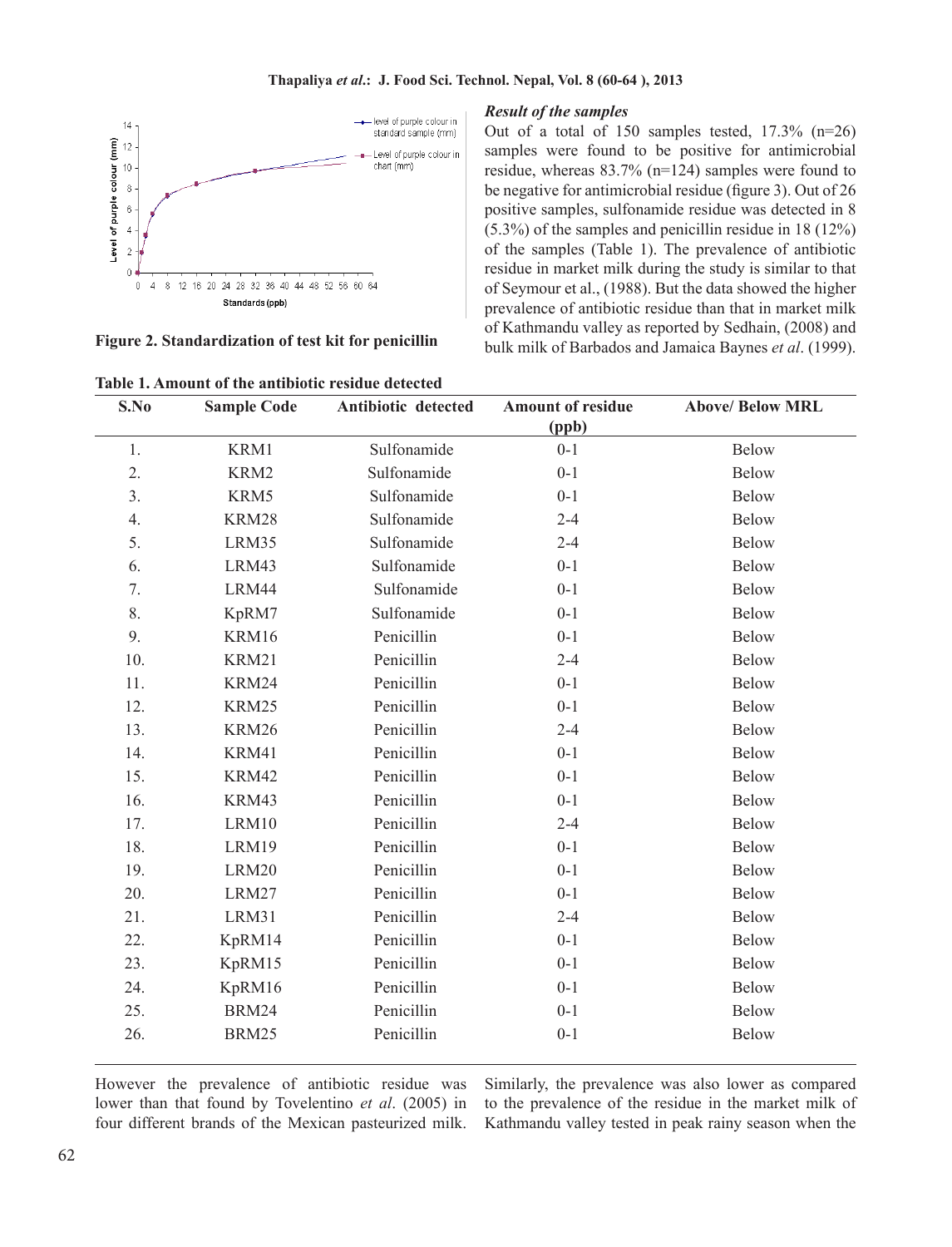disease incidence might be high and so is the use of the antibiotic VSDAO (2007). Lesser amount of residue in positive sample may be due to lesser use of antibiotics during early winter season (time when study was conducted) when disease occurrence is comparatively lower. According to Yamaki *et al*. (2004), the seasonal factor also affects the prevalence of the antibiotic residue, because in his study the highest percentages of "positive plus doubtful" results were observed in late summer– early autumn.

The average level of the residue was in the range of 0-1 ppb for both penicillin and sulfonamides except in 6 samples were the level of the residue detected was in the range of 2-4 ppb i.e. 4 samples of penicillin and 2 samples of sulfonamide. This was also found to be some what similar to the result obtained by VSDAO (2007) which had reported the residue level ranging from 1-2 ppb for the penicillin. The level of antibiotic residue was compared with the MRLs set by CAC it was found below to their respective limits in all residue-detected samples and was found to be similar to the result of Raebroeck et al. (2002), who also detected all tested β-lactam compounds (except Cefquinone) and other antibiotics at a level below their respective MRLs.

District-wise analysis of the presence of antibiotic residue in the tested milk samples revealed 24% (n=12), 16% (n=8), 8% (n=2) and 16% (n=4) in Kathmandu, Lalitpur, Bhaktapur and Kavrepalanchowk, respectively (figure 3).



**Figure 3. Number of milk samples containing antibiotic residue district-wise**

When the occurrence of antibiotic residue obtained was compared with that of the different districts in cow milk, large number of cow milk samples from Kathmandu (n=7) was found to contain penicillin residue, whereas low number of cow milk from Bhaktapur (n=2) was found to contain penicillin residue. Similarly, sulfonamide residue were found to contain in large number of samples from Lalitpur (n=3) and none of the cow milk sample from Bhaktapur  $(n=0)$  was found to contain sulfonamide residue (figure 4).



**Figure 4. Penicillin and sulfonamide residue in the cow milk samples**

When the occurrence of antibiotic residue obtained was compared with that of the different districts in buffalo milk, only one of buffalo milk samples from Kathmandu and Lalitpur (n=1) was found to contain penicillin residue whereas none of the buffalo milk sample from Bhaktapur and Kavrepalanchowk (n=0) found to contain penicillin residue. Similarly, sulfonamide residue were found to contain in large number of samples from Kathmandu (n=3) and none of the milk samples from Lalitpur and Bhaktapur found to contain sulfonamide residue (figure 5).



**Figure 5. Penicillin and sulfonamide residue in the buffalo milk samples**

This uniform prevalence at district levels suggests that the problem mainly originates at the farm level and on the concentration of the residues. This also correlates with the fact that, the sample were collected from the sub-urban areas of Kathmandu, Lalitpur, Bhaktapur and Kavrepalanchowk district where farmers are very conscious about animal health, mostly unqualified practitioners prescribe high doses of antibiotics not having the proper knowledge of withdrawal period of the antibiotics.

In conclusion, the samples used in this study were without preliminary medication information, so the samples might have contained residues of more than one